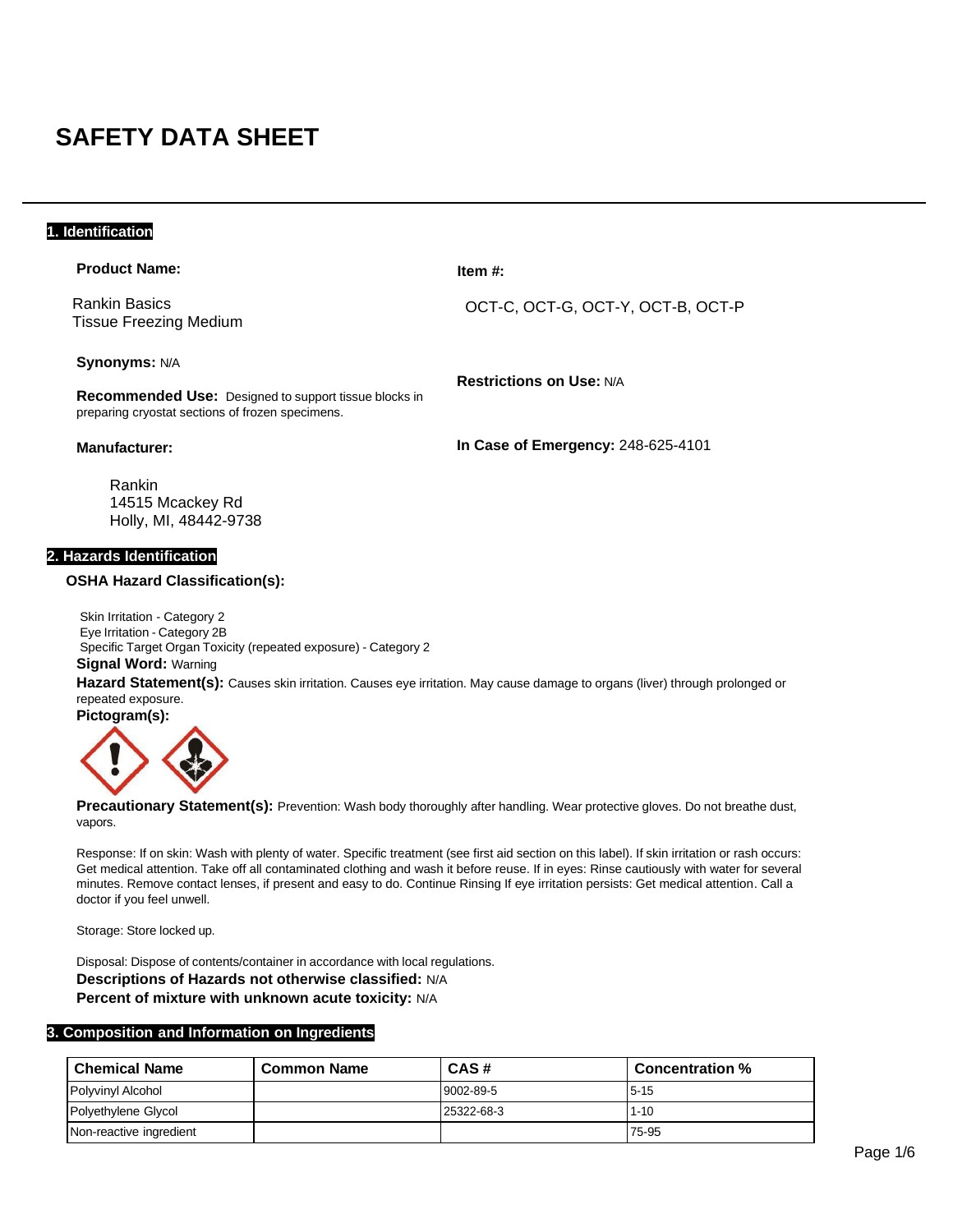# **4. First Aid Measures**

 **Eye Contact:** If in eyes: Rinse cautiously with water for several minutes. Remove contact lenses, if present and easy to do. Continue rinsing. If eye irritation persists: Get medical advice/attention.

Skin Contact: If on skin (or hair): Take off immediately all contaminated clothing and wash before reuse. Wash with plenty of water. If skin irritation occurs: Get medical advice/attention.

**Inhalation:** Remove to fresh air; give artificial respiration if breathing has stopped. Get medical advice/attention if you feel unwell **Ingestion:** Do not induce vomiting. If vomiting occurs spontaneously, keep head below hips to prevent aspiration of liquid into the lungs. Get medical attention.

**Symptoms:** Irritation eyes, nose, throat; headache, dizziness

**Recommendations for immediate medical care/special treatment:** Get medical advice/attention if you feel unwell.

# **5. Fire- Fighting Measures**

 **Extinguishing Media:** Dry chemical, carbon dioxide, alcohol foam.

**Fire Hazards (Chemical):** Not flammable.

**Special Protective Equipment:** Fire fighters should use self-contained breathing apparatus and protective clothing. **Precautions for Firefighters:** Carbon monoxide and unidentified organic compounds may be formed during combustion.

#### **6. Accidental Release Measures**

**Emergency Procedures:** Evacuate the area of all unnecessary personnel. Wear suitable protective equipment. Eliminate all sources of ignition and provide ventilation.

**Protective Equipment:** See section 8

**Environmental Precautions:** Prevent release to the environment by using barriers.

**Containment and Clean-Up Procedures:** Use barriers to prevent spreading. Collect spill in container. Call waste authorities.

# **7. Handling and Storage**

**Handling:** Do not breathe vapors. Do not eat, drink, or smoke when using this product. **Storage:** Store locked up. Store in cool, well-ventilated place.

#### **8. Exposure Controls/Personal Protection**

#### **OSHA Permissible Exposure Limits (PELs):**

| Reagent | CAS# | <b>OSHA PEL TWA</b> |
|---------|------|---------------------|
| N/A     |      |                     |

#### **ACGIH Threshold Limit Values (TLVs):**

| Reagent | CAS# | <b>ACGIH PEL TLV</b> | <b>ACGIH STEL</b> |
|---------|------|----------------------|-------------------|
| IN/A    |      |                      |                   |

**Engineering Controls:** Use in a well-ventilated area to prevent exposure. Maintain eyewash fountain and quick-drench facilities in work areas.

**Personal Protective Measures:** Wear gloves, lab coat, eye protection and impervious footwear. Contact lenses should not be worn when working with this material.

**Special PPE Requirements:** If ventilation hood not available wear respirator.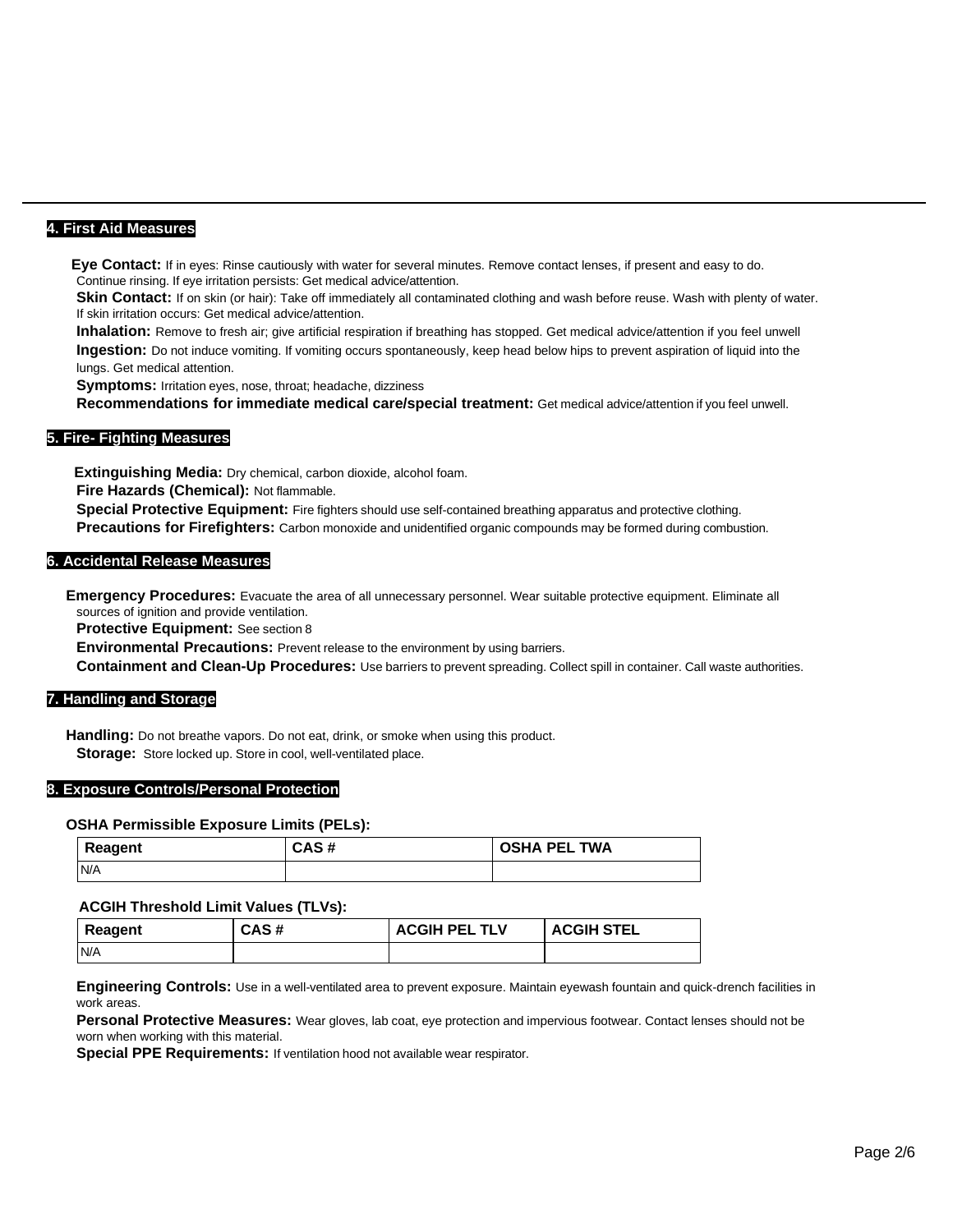# **9. Physical and Chemical Properties Section**

**Appearance:** , Viscous Liquid, clear to pale yellow. **Molecular Weight:** N/A **Molecular Formula:** N/A **pH:** N/A **Boiling Point and Boiling Range:** N/A **Melting Point/Freezing Point:** N/A **Flash Point:** N/A **Specific Gravity/Relative Density:** N/A **Odor:** Slight alcohol odor. **Odor Threshold:** N/A **Color:** Various **Flammability (solid/gas):** N/A **Vapor Density:** N/A **Upper/Lower flammability or explosive limits:** N/A **Vapor Pressure:** N/A **Evaporation Rate:** N/A **Partition Coefficient: n-octanol/water:** N/A **Viscosity:** N/A **Auto-ignition temperature:** N/A **Solubility:** Miscible in water **Decomposition Temperature:** N/A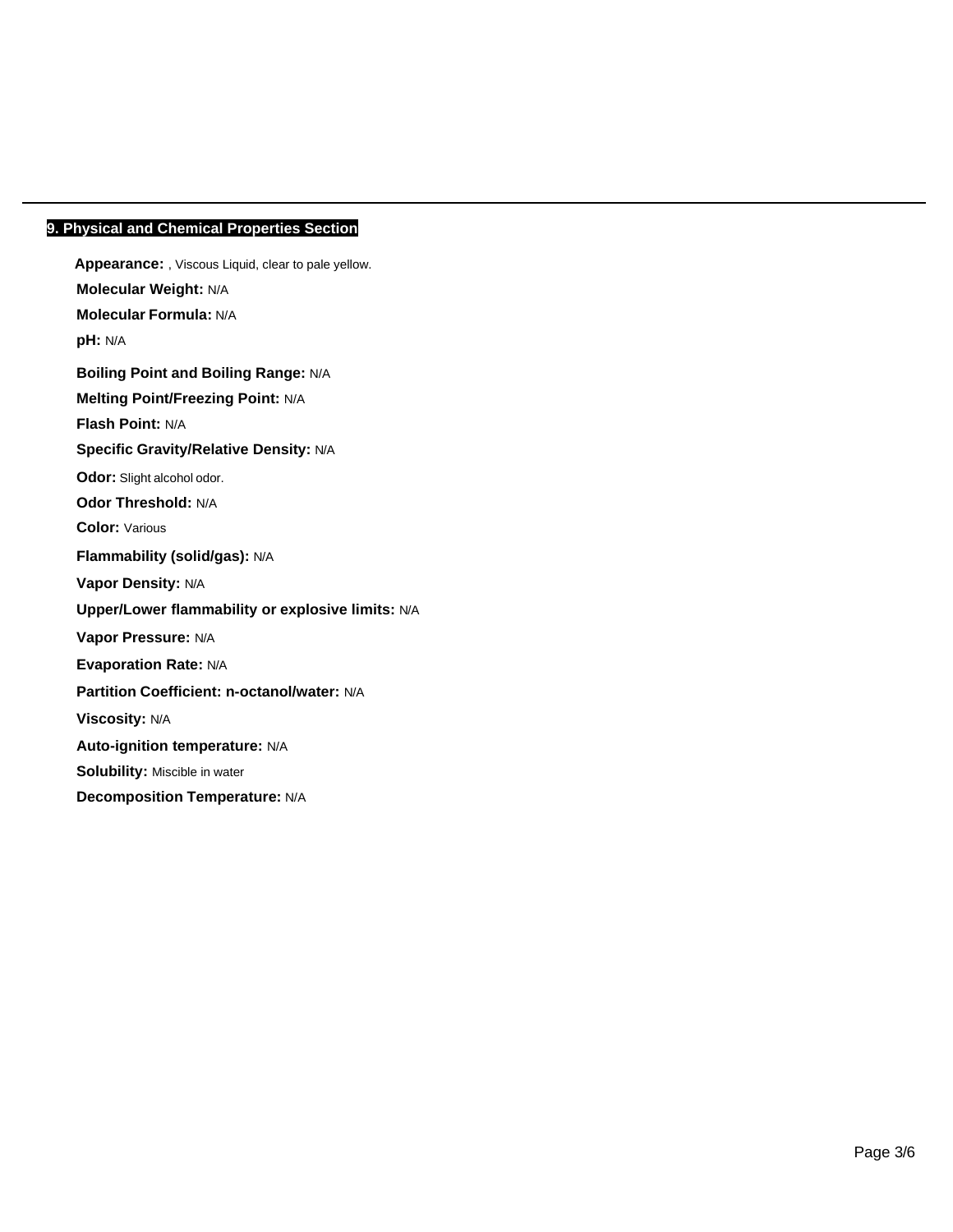# **10. Stability and Reactivity**

**Reactivity:** N/A **Chemical Stability:** Stable **Conditions of Stability/Instability: Stabilizers needed:** None **Safety issue indicated by appearance change:** N/A **Other:** N/A **Hazardous Reactions:** N/A **Hazardous Polymerization:** Does not occur **Conditions to avoid:** N/A **Classes of Incompatible Materials:** Oxidizers, Strong Acids, Strong Bases **Hazardous Decomposition Products:** Thermal-oxidation degradation can produce oxides of carbon. Toxic gases and vapors (I.e. Carbon monoxide) may be released in a fire.

# **11. Toxicological Information**

**Likely Routes of Exposure Eyes:** Irritation.

**Skin: Irritation.** 

**Inhalation:** Dizziness, headache.

**Ingestion:** Nausea. Gastrointestinal discomfort.

**Signs or Symptoms of Exposure:** Nausea, dizziness, headache.

**Effects from short term exposure (delayed, immediate, chronic):** Irritation to the eyes, nose, throat; headache, dizziness, nausea.

**Acute Toxicity (Numerical Measures):** Polyvinyl Alcohol: LD50 (oral, mouse) = >4000 mg/kg

**Carcinogenicity (NTP, IARC, OSHA):** Contains Polyvinyl Alcohol, IARC Group 3 "Not classifiable as to its carcinogenicity to humans "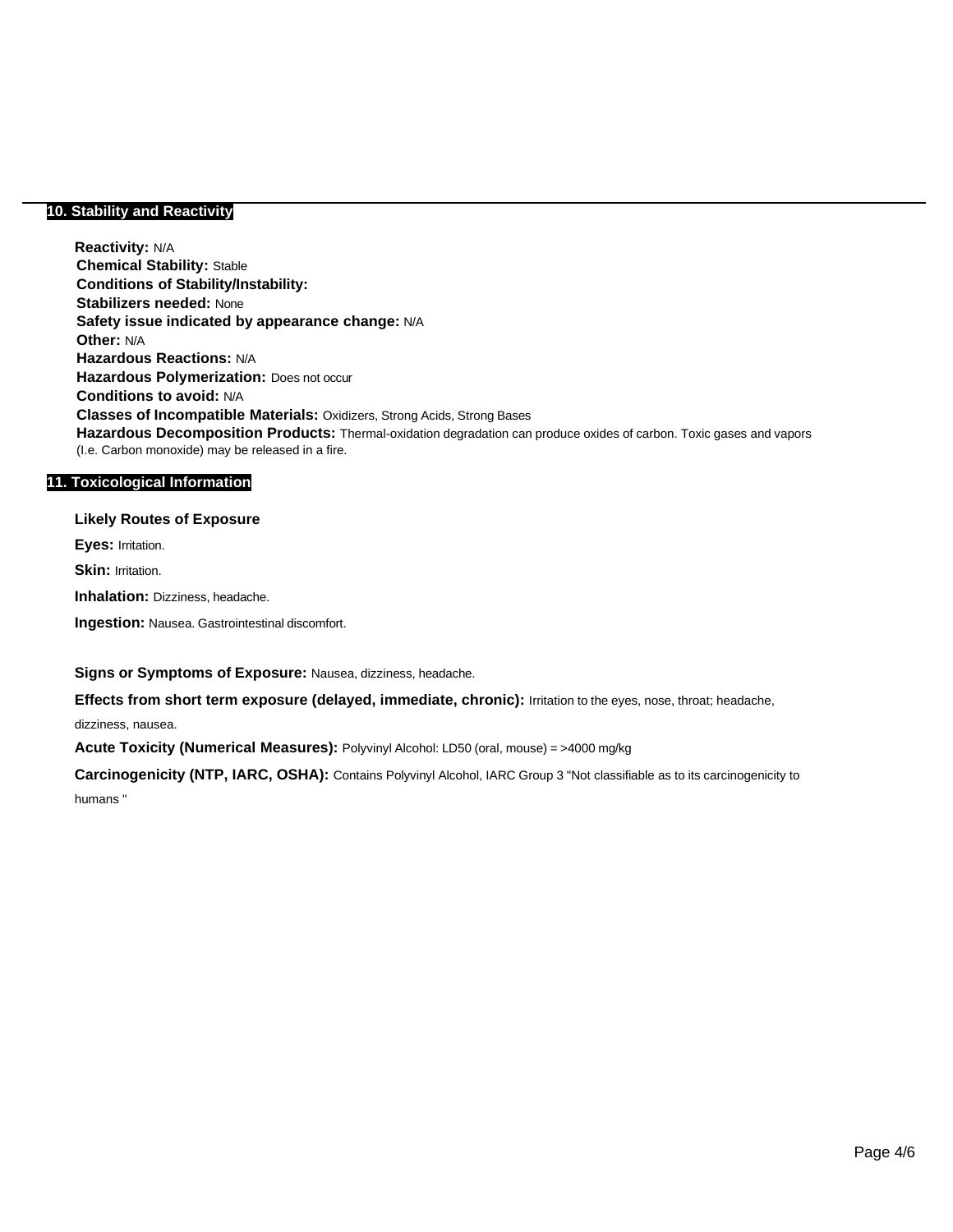# **12. Ecological Information**

**Ecotoxicity: Persistence and degradability: Bioaccumulation Potential (octanol-water partition coefficient, BCF): Mobility in the soil: Adverse Environmental Effects:**

#### **13. Disposal Considerations**

**Recommended Disposal Containers:** Check with your local waste authorities\* **Recommended Disposal Methods:** Do not dispose of in drains, check with your local waste authorities.\* **Physical/Chemical Properties affecting Disposal:** See section 2 and section 9 applicable information.\* **Special Precautions for Landfill and Incineration Activities:** Check with your local waste authorities.\* Waste Stream: Consult your local or regional authorities.\*

# **14. Transport Information**

| 14.1 UN Number                              | <b>DOT:</b> Not Regulated for Transport by DOT.         |
|---------------------------------------------|---------------------------------------------------------|
| DOT, IATA, IMDG, ADR                        | <b>ADR/RID:</b> Not Regulated for Transport by ADR/RID. |
|                                             | <b>IMDG:</b> Not Regulated for Transport by IMDG.       |
|                                             | <b>IATA:</b> Not Regulated for Transport by IATA.       |
| 14.2 UN Proper Shipping                     | <b>ADR/RID:</b> Not Regulated for Transport by ADR/RID. |
| <b>Name</b>                                 | <b>IMDG:</b> Not Regulated for Transport by IMDG.       |
| DOT, IATA, IMDG, ADR                        | <b>IATA:</b> Not Regulated for Transport by IATA.       |
|                                             | <b>DOT:</b> Not Regulated for Transport by DOT.         |
| <b>14.3 Transport Hazard</b>                | <b>DOT:</b> Not Regulated for Transport by DOT.         |
| Class(es)                                   | <b>IATA:</b> Not Regulated for Transport by IATA.       |
|                                             | <b>IMDG:</b> Not Regulated for Transport by IMDG.       |
|                                             | <b>ADR/RID:</b> Not Regulated for Transport by ADR/RID. |
| 14.4 Packing Group                          | <b>ADR/RID:</b> Not Regulated for Transport by ADR/RID. |
| DOT, IATA, IMDG, ADR                        | <b>IMDG:</b> Not Regulated for Transport by IMDG.       |
|                                             | <b>IATA:</b> Not Regulated for Transport by IATA.       |
|                                             | <b>DOT:</b> Not Regulated for Transport by DOT.         |
| <b>14.5 Environmental Hazards</b>           | Marine Pollutant: No                                    |
| <b>14.6 Special Precautions for</b><br>User | Not applicable.                                         |

# **15. Regulatory Information**

**OSHA: DOT: EPA: CPSC:**